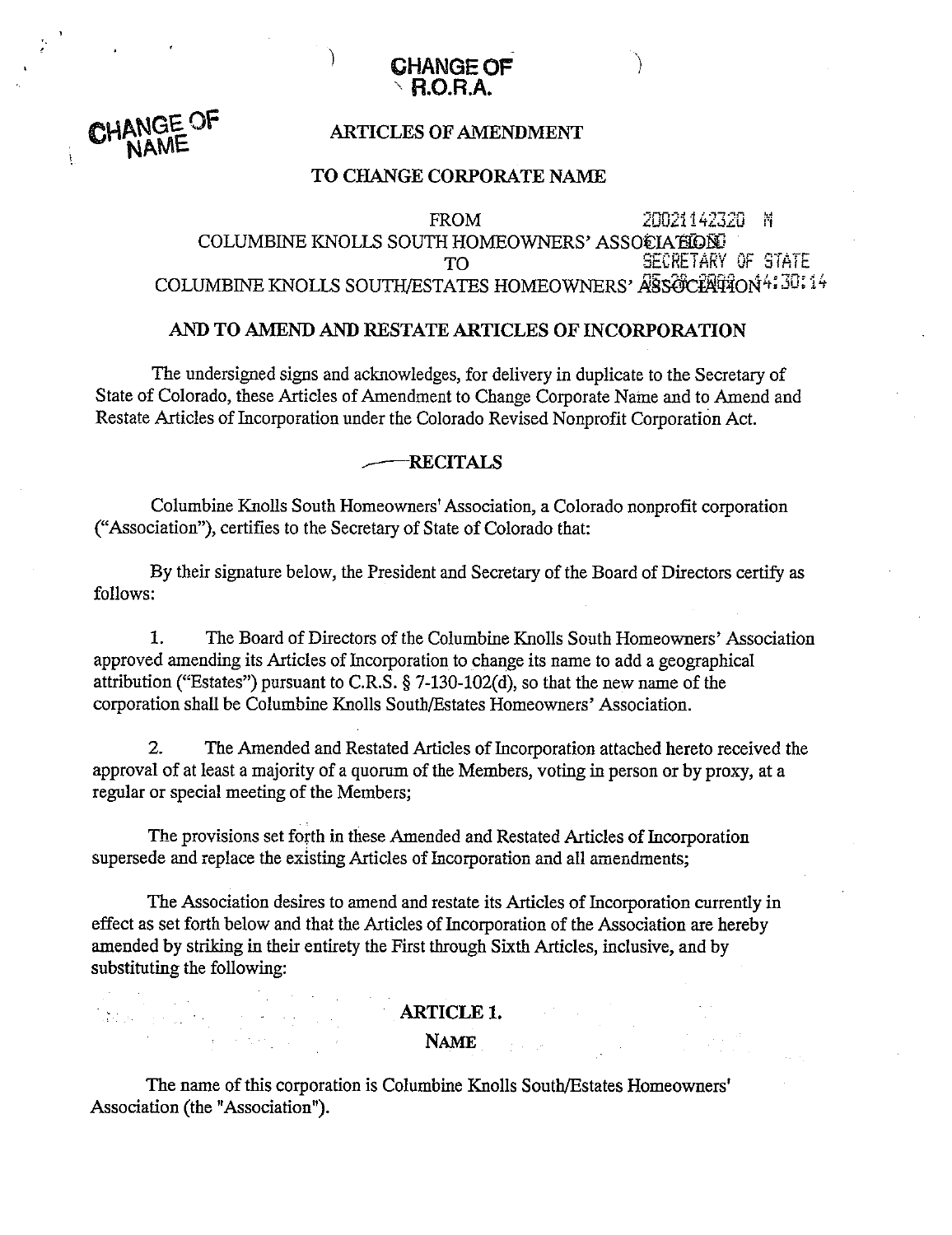# ARTICLE **2.**

Í

## **DURATION**

The duration of the Association shall be perpetual.

## ARTICLE 3.

## **DEFINITIONS**

The definitions set forth in the Amended, Restated and Consolidated Protective Covenants for Columbine Knolls South and Chatfield Estates (the "Protective Covenants"), as amended, shall apply to all capitalized terms contained in these Articles, unless otherwise noted.

#### ARTICLE 4.

#### **NONPROFIT**

The Association shall be a nonprofit corporation, without shares of stock.

#### ARTICLE 5.

#### **PURPOSES AM) POWERS OF ASSOCIATION**

The purposes for which the Association is formed are as follows:

(a) To operate and manage the common interest community known as "Columbine Knolls South/Estates,"a planned community, and to operate and manage the Property and Association easement areas included within the Community situated in Jefferson County, State of Colorado, subject to the Protective Covenants, Plats, Maps, Bylaws and such Rules and Regulations as the Board of Directors may from time to time adopt, for the purposes of enhancing and presewing the value of the Property;

@) To maintain Columbine Knolls South/Estates as a community of the highest quality and value, and to enhance and protect the property's value, desirability and attractiveness;

(c) To perform all acts and services and exercise all powers and duties in accordance with the requirements for an association of owners charged with the administration of the property under the terms of the Colorado Common Interest Ownership Act, as amended (the "Act") and as applicable to common interest communities created prior to July 1, 1992, and as set forth in the Protective Covenants;

(d) To act for and on behalf of the Members of the Association in **all** matters deemed necessary and proper for the protection, maintenance and improvement of the lands and improvements owned by the Members and this Association;

 $-2-$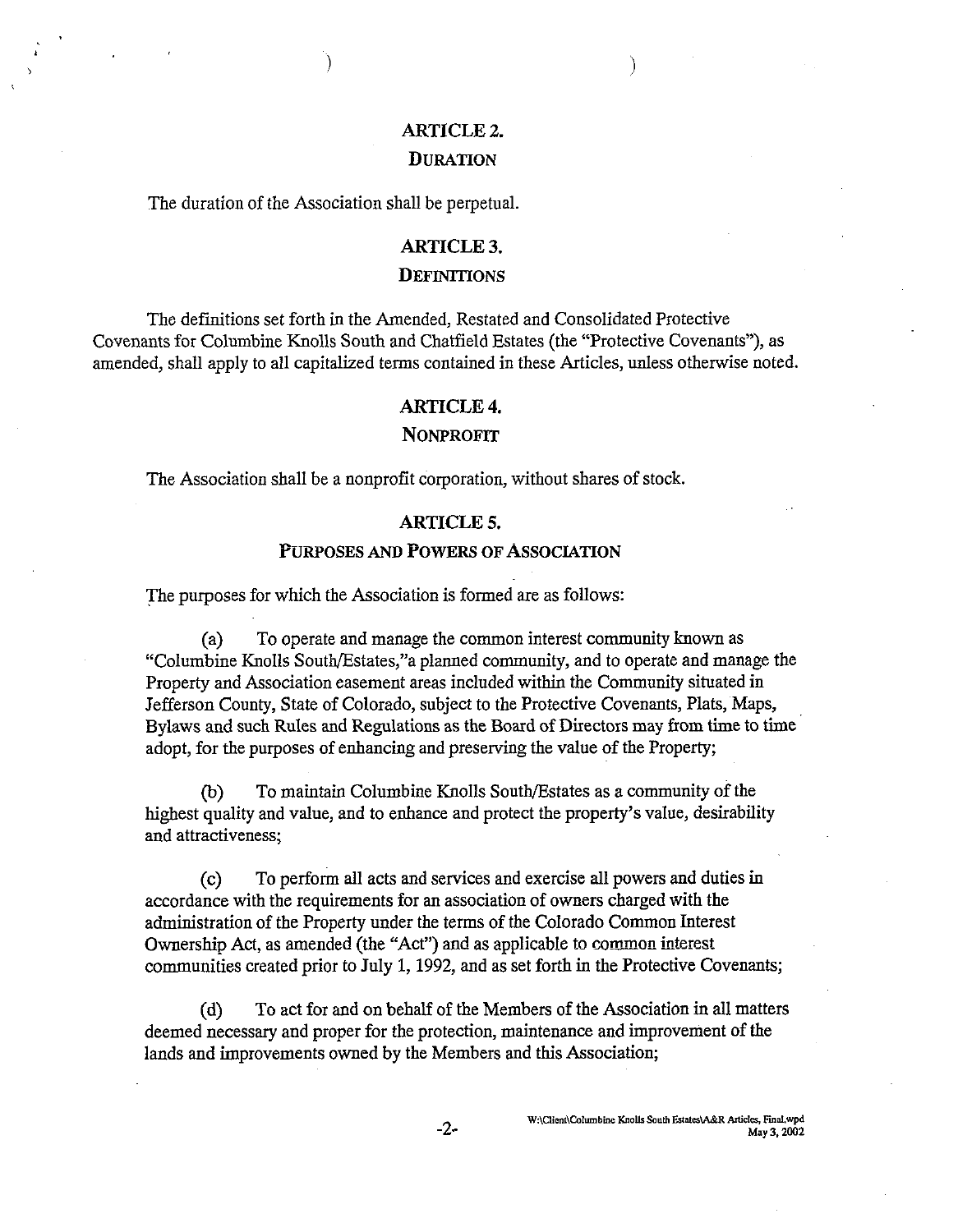(e) To provide for the administration, maintenance, preservation, improvement and architectural review as contained in the Protective Covenants;

 $\mathcal{E}$ 

**(f)** To promote, foster and advance the health, safety and welfare of the residents;

(g) To eliminate or limit the personal liability of directors and any person serving, without compensation, at the request of the Association, to the Association or to the owners for monetary damages for breach of fiduciary duty, as allowed by law; and

(h) To do any and all permitted acts suitable or incidental to any of the foregoing purposes and objects to the fullest extent permitted by law, and do any and all acts that, in the opinion of the Board, will promote the common benefit and enjoyment of the occupants, residents within the Columbine Knolls South/Estates community, and to have and to exercise any and all powers, rights and privileges which are granted under the Act, the Protective Covenants, Bylaws and the laws applicable to a nonprofit corporation of the State of Colorado.

The foregoing statements of purpose shall be construed as a statement of both purposes and powers. The purposes and powers stated **in** each clause shall not be limited or restricted by reference to or inference from the terms or provisions of any other clause, but shall be broadly construed as independent purposes and powers. The Association shall not, except to an insubstantial degree, engage in any activities or exercise any powers that are not in furtherance of the primary purposes of the Association.

#### **ARTICLE 6.**

#### **MEMBERSHIP RIGHTS AND QUALIFICATIONS**

There shall be one (1) membership for each Membership Lot owned on which annual dues are paid as provided in the Bylaws within the community. The authorized number and qualifications of Members of the Association, the voting and other rights and privileges of Members, Members' liability for payment of dues shall be contained in the Protective Covenants and/or Bylaws of the Association.

#### **ARTICLE 7.**

#### **PRINCIPAL OFFICE AND REGISTERED AGENT**

The current principal office of the Association is P.O. Box 620271, Littleton, CO 80162. The current registered agent of the Association is Orten & Hindman, P.C. at the registered address of 11901 W. 48<sup>th</sup> Ave., Wheat Ridge, Colorado 80033-2166. The principal office and the registered agent and office of the Association may change from time to time, by action of the Board of Directors.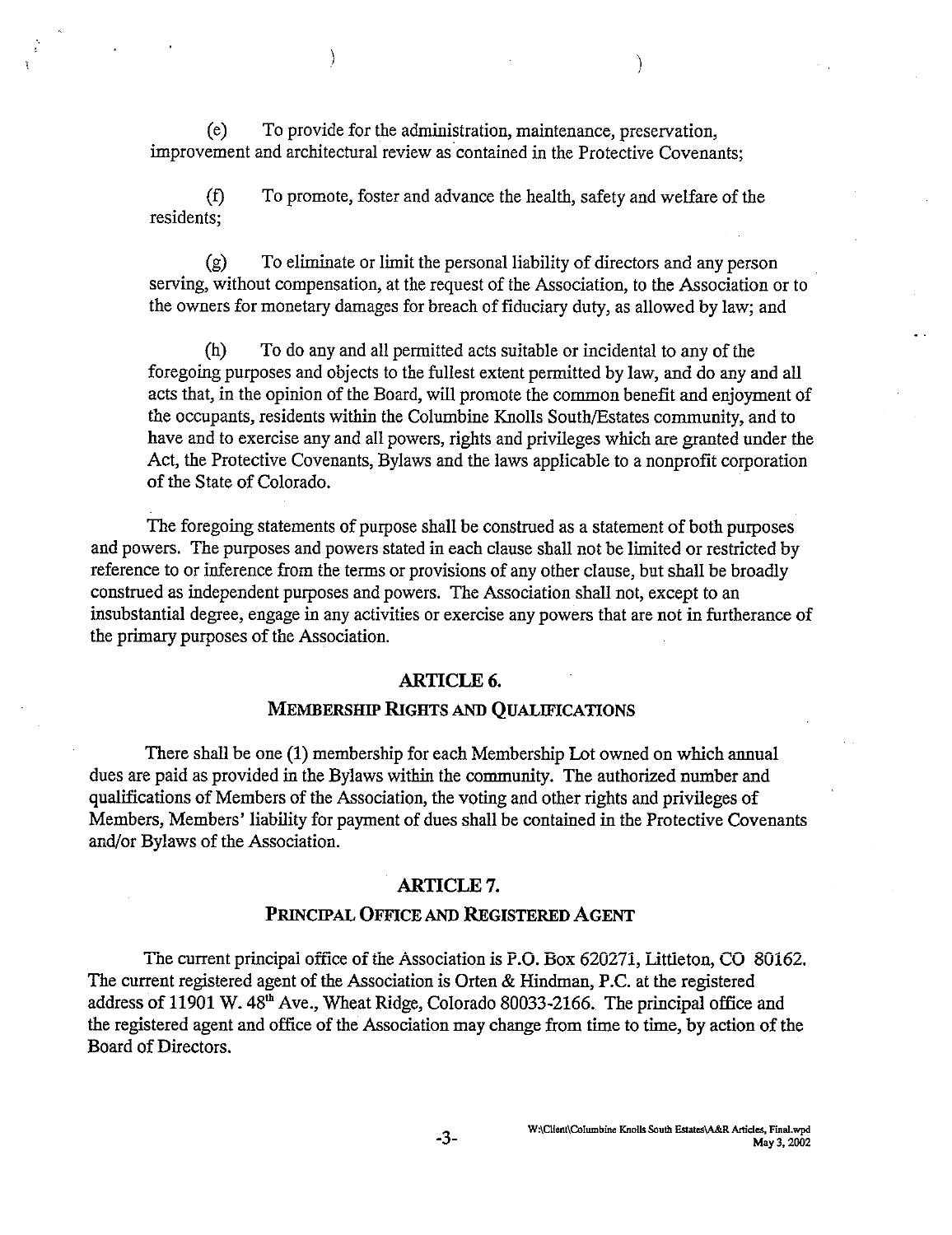## **ARTICLE 8.**

## **BOARD OF DIRECTORS**

The business and affairs of the Association shall be conducted, managed and controlled by a Board of Directors. The Board of Directors may consist of any number between three **(3)**  and nine (9) persons. The exact number of Directors may be changed by a duly adopted resolution of the Board.

#### **ARTICLE 9.**

#### **AMENDMENT**

Amendment of these Articles shall require the assent of at least a majority of a quorum of the Members, voting in person or by proxy, at a regular or special meeting of the Members; **provided,** *however,* that no amendment to these Articles of Incorporation shall be contrary to or inconsistent with the provisions of the Protective Covenants.

#### **ARTICLE 10.**

#### **DISSOLUTION**

In the event of the dissolution of the Association as a corporation, either voluntarily or involuntarily by the Members, by operation of law or otherwise, then the assets of the Association shall be deemed to be owned by the Members at the date of dissolution.

#### **ARTICLE 11.**

#### **INTERPRETATION**

The terms and provisions of the Protective Covenants are incorporated by reference when necessary to interpret, construe or clarify the provisions of these Articles. In the event of conflict, the terms and provisions of the Protective Covenants shall control over these Articles of Incorporation.

#### **[THE REMAINDER OF** THIS PAGE **INTENTIONALLY LEFT** BLANK.]

 $-4-$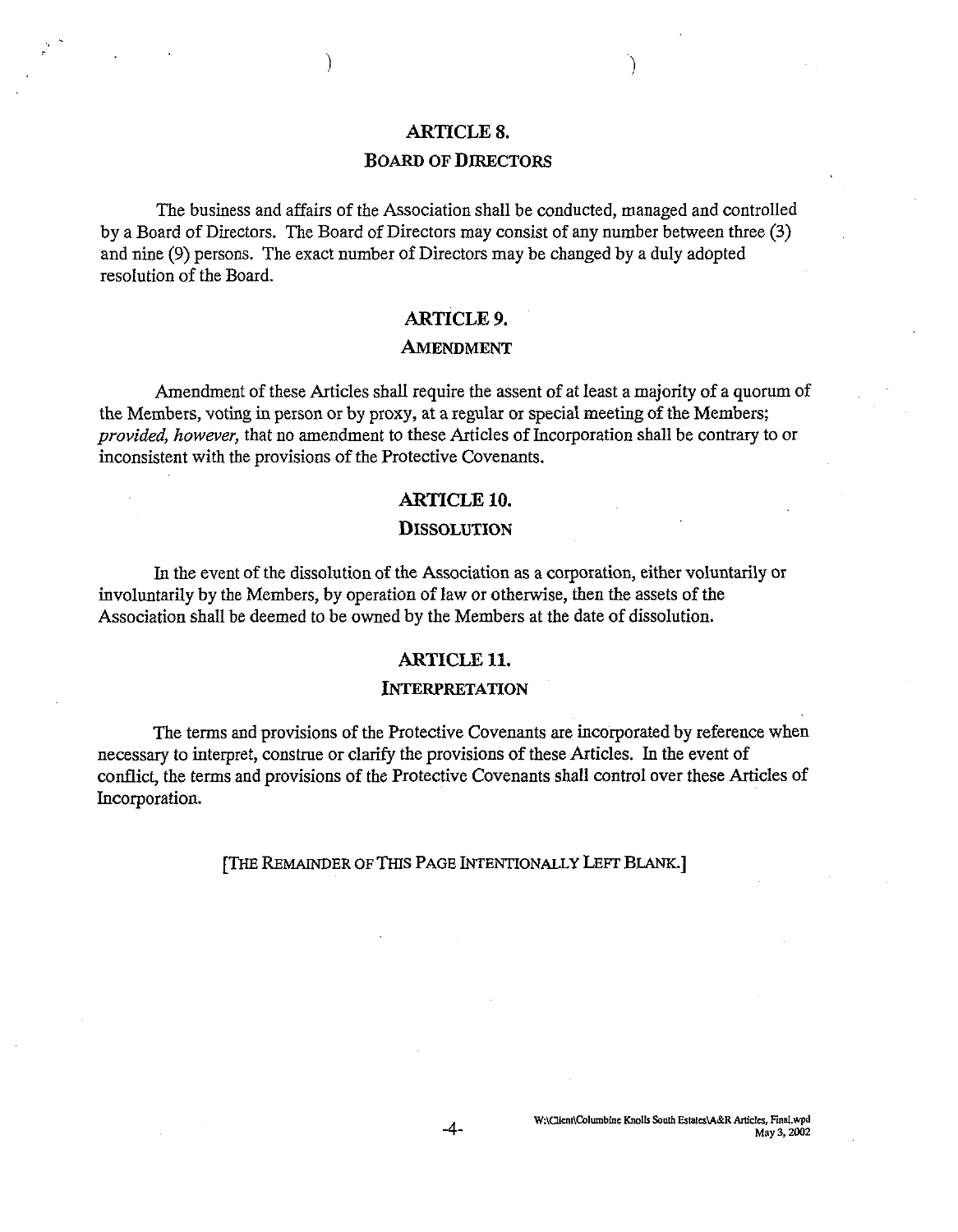IN WITNESS WHEREOR, the undersigned has signed these Articles of Incorporation in duplicate this  $\sqrt{24}$  day of  $\frac{1}{2}$ , 2002.

J.

COLUMBINE KNOLLS SOUTH/ESTATES HOMEOWNERS' ASSOCIATION, a Colorado nonprofit corporation,

President

Kathti M Ho  $S<sub>ecc</sub>$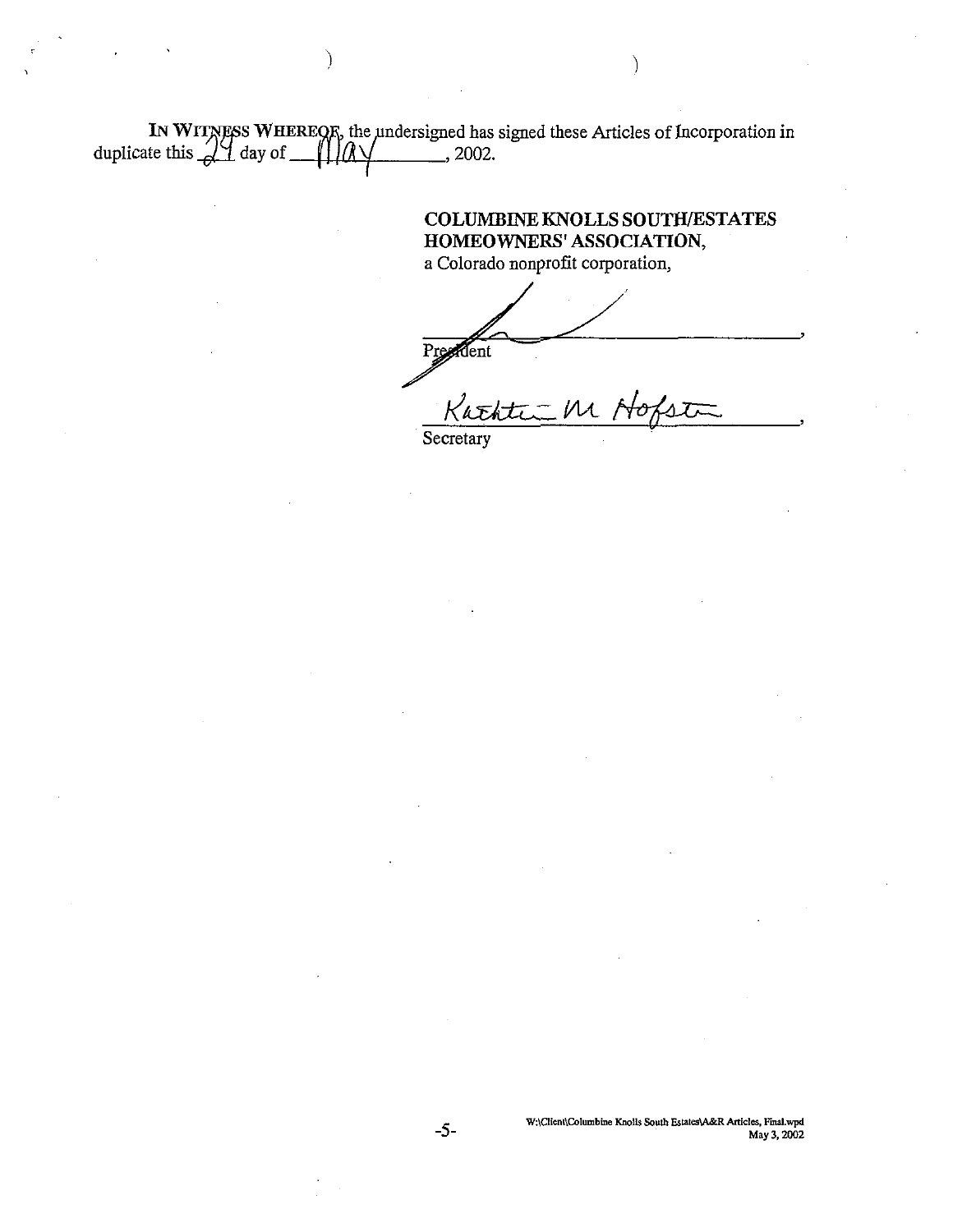## **CONSENT OF REGISTERED AGENT**

The undersigned hereby consents to the appointment as registered agent for the Association.

## **ORTEN** & **HINDMAN, P.C.** -

BY:

Candyce D. Cavanagh, Authorized

Representative

STATE OF COLORADO 1

COUNTY OF JEFFERSON  $\overrightarrow{\ }$ 

)ss:

OF COLORADO<br>
<br>
The foregoing was acknowledged before me this  $\frac{24}{\text{ day of}}$  **MUY** 2002.

Witness my hand and official seal.

MyCommission Expires:



WAClient\Columbine Knolls South Estates\A&R Articles, Final.wpd May 3, 2002